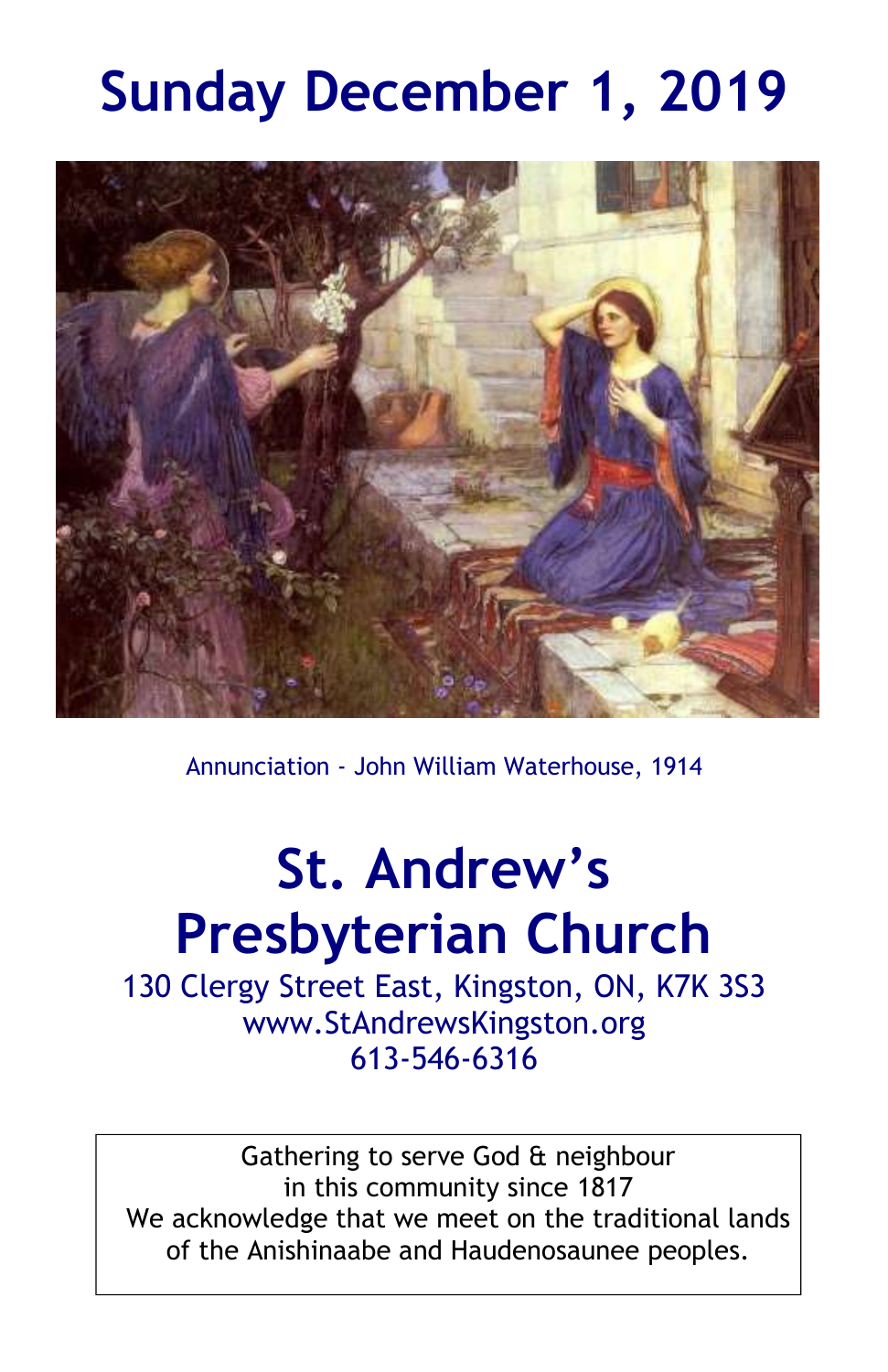## *ORDER OF SERVICE*

| Prelude                                       | Air and Gavotte                                        | Samuel Wesley  |
|-----------------------------------------------|--------------------------------------------------------|----------------|
| <b>Entry of the Bible</b>                     |                                                        |                |
| <b>Call To Worship</b>                        |                                                        |                |
| <b>Hymn</b>                                   | O come, o come, Emmanuel                               | #122           |
| Prayer of Approach & Lord's Prayer            |                                                        |                |
| Introit                                       | Introit for Advent                                     | H. Willan      |
|                                               | Behold, the Lord is nigh at hand to redeem the nations |                |
| <b>Greetings &amp; Announcements</b>          |                                                        |                |
| <b>Litany for Advent 1</b>                    |                                                        | Benjamin V.    |
| <b>Hymn</b>                                   | Hope is a star                                         | #119           |
| <b>Time with Children</b>                     |                                                        |                |
|                                               |                                                        |                |
| <b>Scripture Reading Luke 1:26-38</b>         |                                                        |                |
| Anthem                                        | Wash me thoroughly from my wickedness                  |                |
|                                               | For I acknowledge my sins                              | S.S. Wesley    |
| <b>Sermon</b>                                 | Journeys of Grace 1) Gabriel to Mary                   |                |
| <b>Presentation of Tithes &amp; Offerings</b> |                                                        |                |
| <b>Offertory</b>                              | Pastoral                                               | Charles Wesley |
| <b>Doxology</b>                               |                                                        | #830           |
| <b>Prayer of Dedication</b>                   |                                                        |                |
|                                               |                                                        |                |
| <b>Hymn</b>                                   | Let all mortal flesh keep silence                      | #542           |
| <b>The Nicene Creed</b>                       |                                                        | #578           |
| <b>Great Prayer of Thanksgiving</b>           |                                                        |                |
| <b>Sharing of Bread &amp; Cup</b>             |                                                        |                |
| <b>Hymn</b>                                   | I, the Lord of sea and sky                             | #592           |
| <b>Benediction</b>                            |                                                        |                |
| Postlude                                      | Choral Song                                            | S. S. Wesley   |
|                                               |                                                        |                |

*If you wish to leave during the Postlude, please do so quietly.*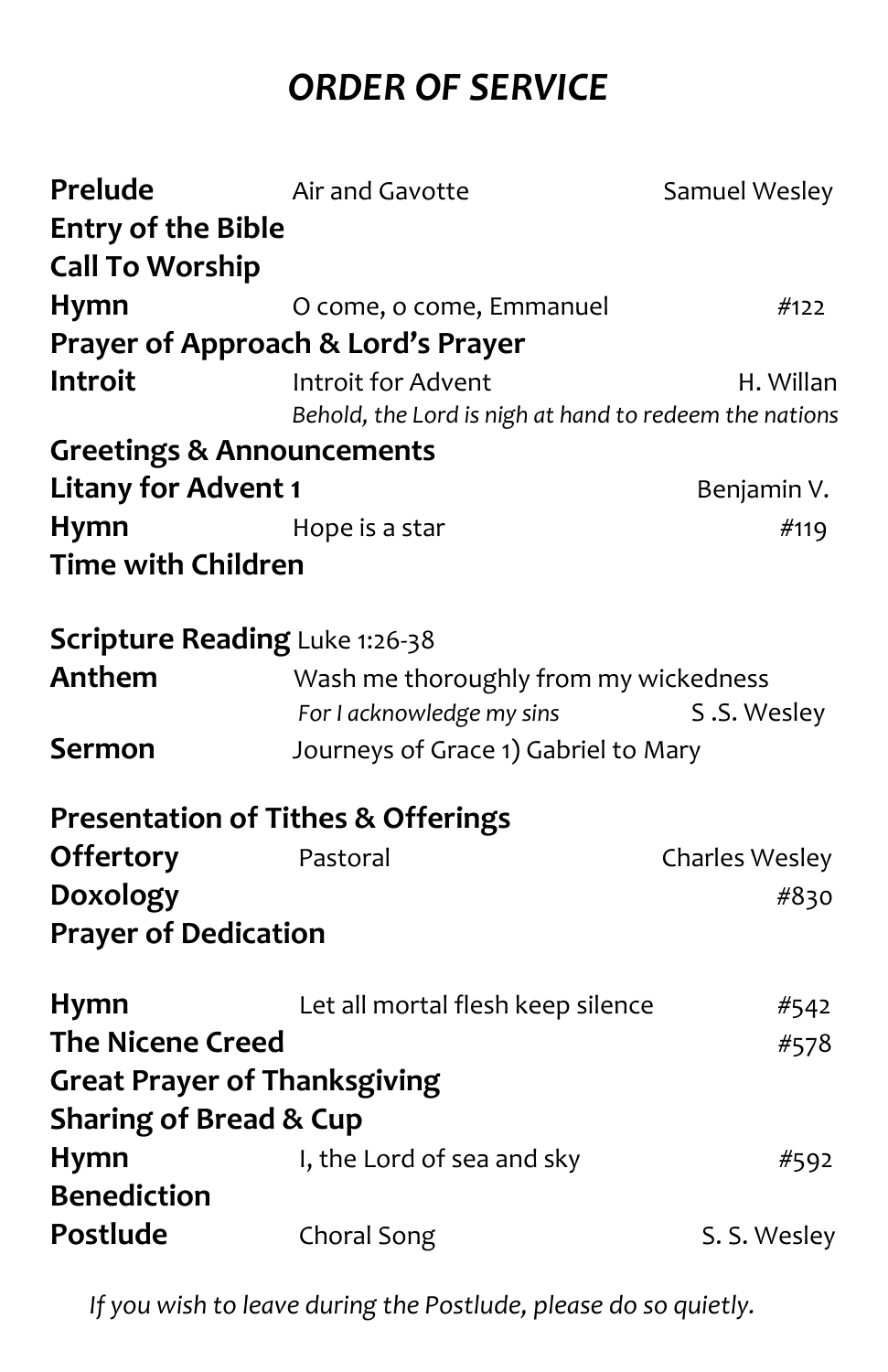#### **The Lord's Prayer**

Our Father, who art in heaven, hallowed be thy name. Thy kingdom come, thy will be done, on earth as it is in heaven. Give us this day our daily bread.

Forgive us our debts as we forgive our debtors. And lead us not into temptation but deliver us from evil, for thine is the kingdom, the power and the glory, for ever. Amen.

#### **The Nicene Creed**

We believe in one God, the Father, the Almighty, maker of heaven and earth, of all that is, seen and unseen.

We believe in one Lord, Jesus Christ, the only Son of God, eternally begotten of the Father, God from God, Light from Light, true God from true God, begotten, not made, of one Being with the Father; through him all things were made. For us and for our salvation he came down from heaven, was incarnate of the Holy Spirit and the Virgin Mary and became truly human. For our sake he was crucified under Pontius Pilate; He suffered death and was buried. On the third day he rose again in accordance with the Scriptures; he ascended into heaven and is seated at the right hand of the Father. He will come again in glory to judge the living and the dead, and his kingdom will have no end.

We believe in the Holy Spirit, the Lord, the giver of life, who proceeds from the Father and the Son, who with the Father and the Son is worshipped and glorified, who has spoken through the prophets.

We believe in one holy catholic and apostolic Church. We acknowledge one baptism for the forgiveness of sins. We look for the resurrection of the dead, and the life of the world to come. Amen.

#### **Scripture Reading Luke 1:26-38**

In the sixth month the angel Gabriel was sent by God to a town in Galilee called Nazareth, to a virgin engaged to a man whose name was Joseph, of the house of David. The virgin's name was Mary. And he came to her and said, 'Greetings, favoured one! The Lord is with you.' But she was much perplexed by his words and pondered what sort of greeting this might be. The angel said to her, 'Do not be afraid, Mary, for you have found favour with God. And now, you will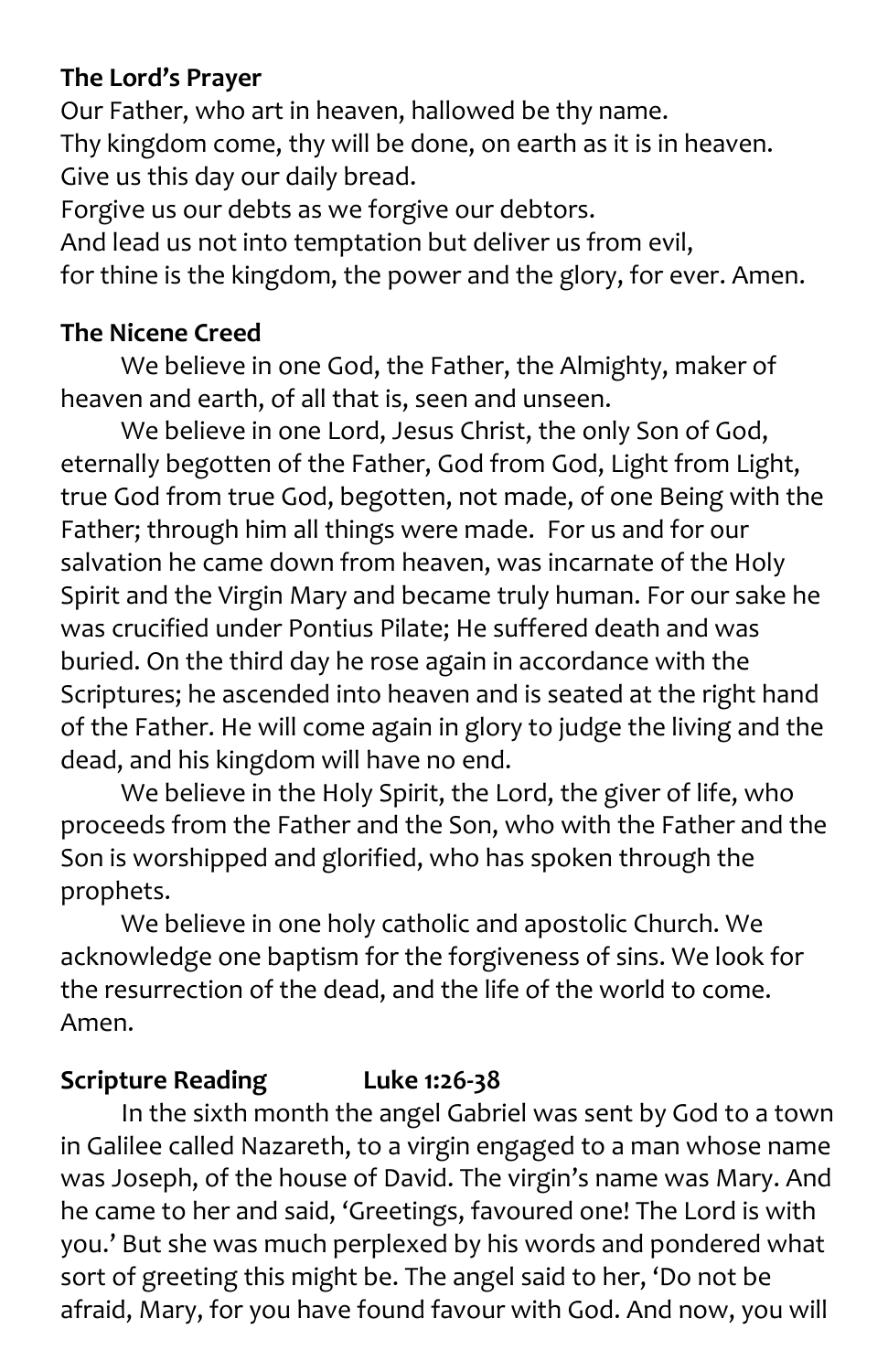conceive in your womb and bear a son, and you will name him Jesus. He will be great, and will be called the Son of the Most High, and the Lord God will give to him the throne of his ancestor David. He will reign over the house of Jacob for ever, and of his kingdom there will be no end.' Mary said to the angel, 'How can this be, since I am a virgin?' The angel said to her, 'The Holy Spirit will come upon you, and the power of the Most High will overshadow you; therefore the child to be born will be holy; he will be called Son of God. And now, your relative Elizabeth in her old age has also conceived a son; and this is the sixth month for her who was said to be barren. For nothing will be impossible with God.' Then Mary said, 'Here am I, the servant of the Lord; let it be with me according to your word.' Then the angel departed from her.

### **NOTES FROM DIRECTOR OF MUSIC**

The organ music today is by the famous Wesley family. This British family of theologians, authors, composers and other musicians spanned five generations and it is easy to get them mixed up. The brothers John (1703-91) and Charles (1707-88) were the founders of the Methodist movement and many of their hymn texts appear in our Book of Praise. The two pieces which are the **Preludes** today, were written by Samuel Wesley (1766-1837) who was the son of Charles. His organ teacher was his older brother Charles Jr. (1757-1834) who wrote today's **Offertory** piece. A third generation of the family included Samuel Sebastian Wesley, the son of Samuel. He was born in London in 1810 and was the most important of this large family of musicians. His middle name was chosen as a tribute to J.S. Bach. The **Anthem** is a favourite among choirs throughout the world. Wesley used Psalm 51: 2,3 for the text. His organ piece, "Choral Song", heard as the **Postlude**, remains a favourite of many organists today. Most organists are not aware that the design of the organ pedal board is thanks to S.S Wesley.

It was in 1851 that the famous organ builder 'Father' Willis exhibited a large pipe organ at the Great Exhibition. Samuel Wesley was organist at Winchester Cathedral at the time and managed to obtain the organ for the Cathedral at the conclusion of the exhibition. He thus got to know 'Father' Willis and became a consultant for future installations in other churches. It was Wesley's idea to redesign the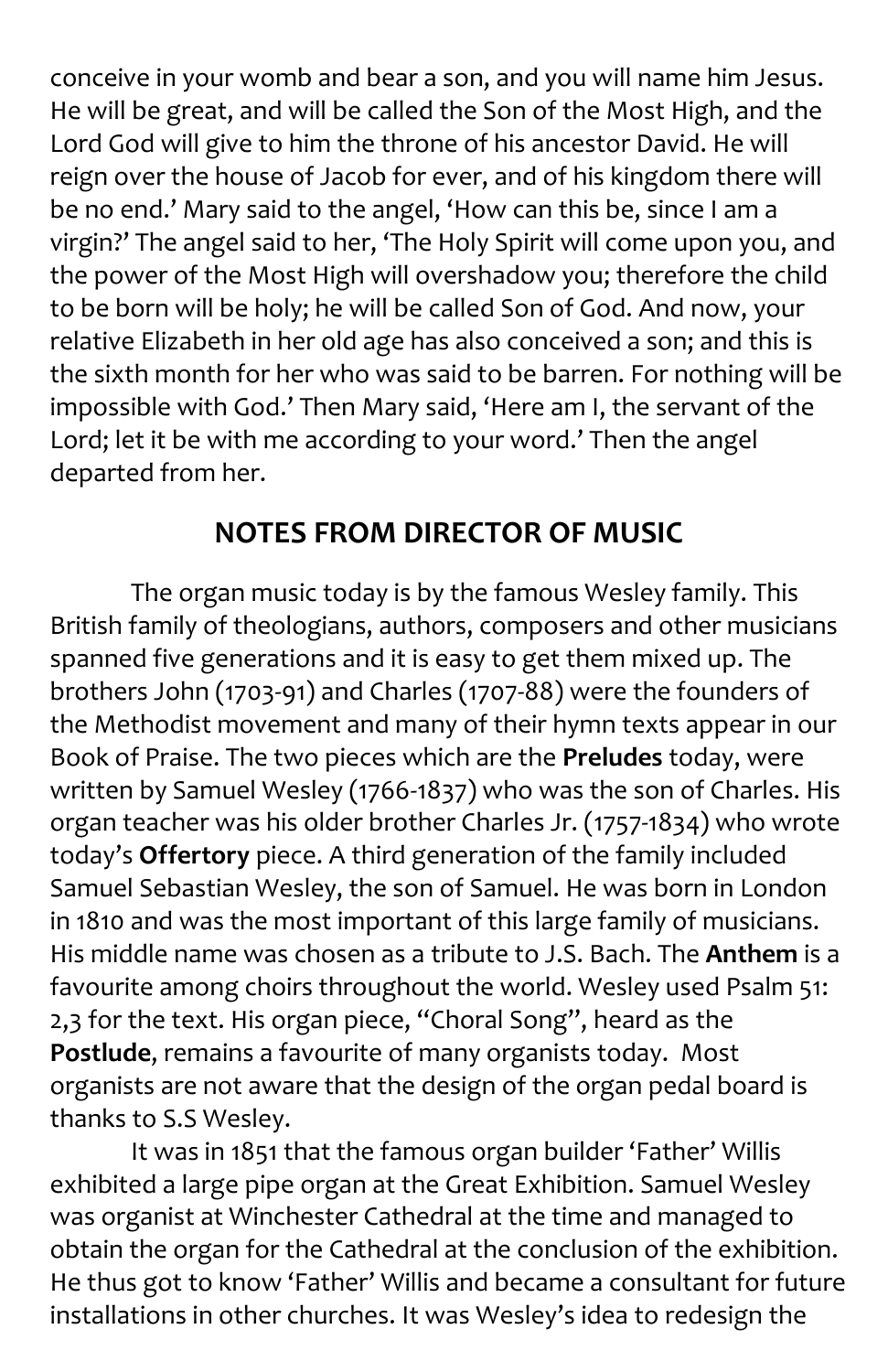pedal board so that it was no longer flat, but concave with the pedals radiating outward. This meant less leg and foot movement for the player making it much easier to play and the idea quickly caught on. The organ builder wanted to call the new design the "Wesley-Willis" pedal board but Wesley decided against it. Wesley also insisted on a full pedal board of at least 25 notes. With minor variations, the revised design has become a standard throughout the English speaking world. Some years ago, the American Guild of Organists established clearly defined dimensions which we call AGO standard. The pedal board at St. Andrew's was provided by the T. Eaton Company in 1955 and is not AGO standard.

## **ANNOUNCEMENTS**

#### **Welcome**

A warm welcome to all this morning in the name of Jesus Christ. During this service, there is a nursery offered for infants, hosted by certified care giver Tran Thao Dinh, & a programme for young children led by Laura Tyner-Clement–please speak to an usher for information.

#### **Prayer Partnership**

If you would like to have a time of personal prayer after the service, you are invited to meet a member of the prayer team at the pillar just to the left of the pulpit. Prayer team members are Dorothy M. David S. Dennis T. and Barb Z.

#### **Defibrillator Demonstration**

The Property and Maintenance Committee is planning a gathering for a demonstration of the use of our new defibrillator. Signup sheet for those who are interested will be posted in St Andrews Hall. A convenient daytime date will be arranged.

#### **Celebrating Abundance**

This is the title of a daily Advent devotional, written by Old Testament scholar Walter Brueggemann. Presbyterians across Canada are being invited to join in this daily reading to begin December 1. Have a look at the book in St. Andrew's Hall, \$14. One copy left!

#### **Letters of Greeting and Care**

Ben M. has accepted deployment to Iraq, and has written a wonderful letter to the congregation. If you would like to take a turn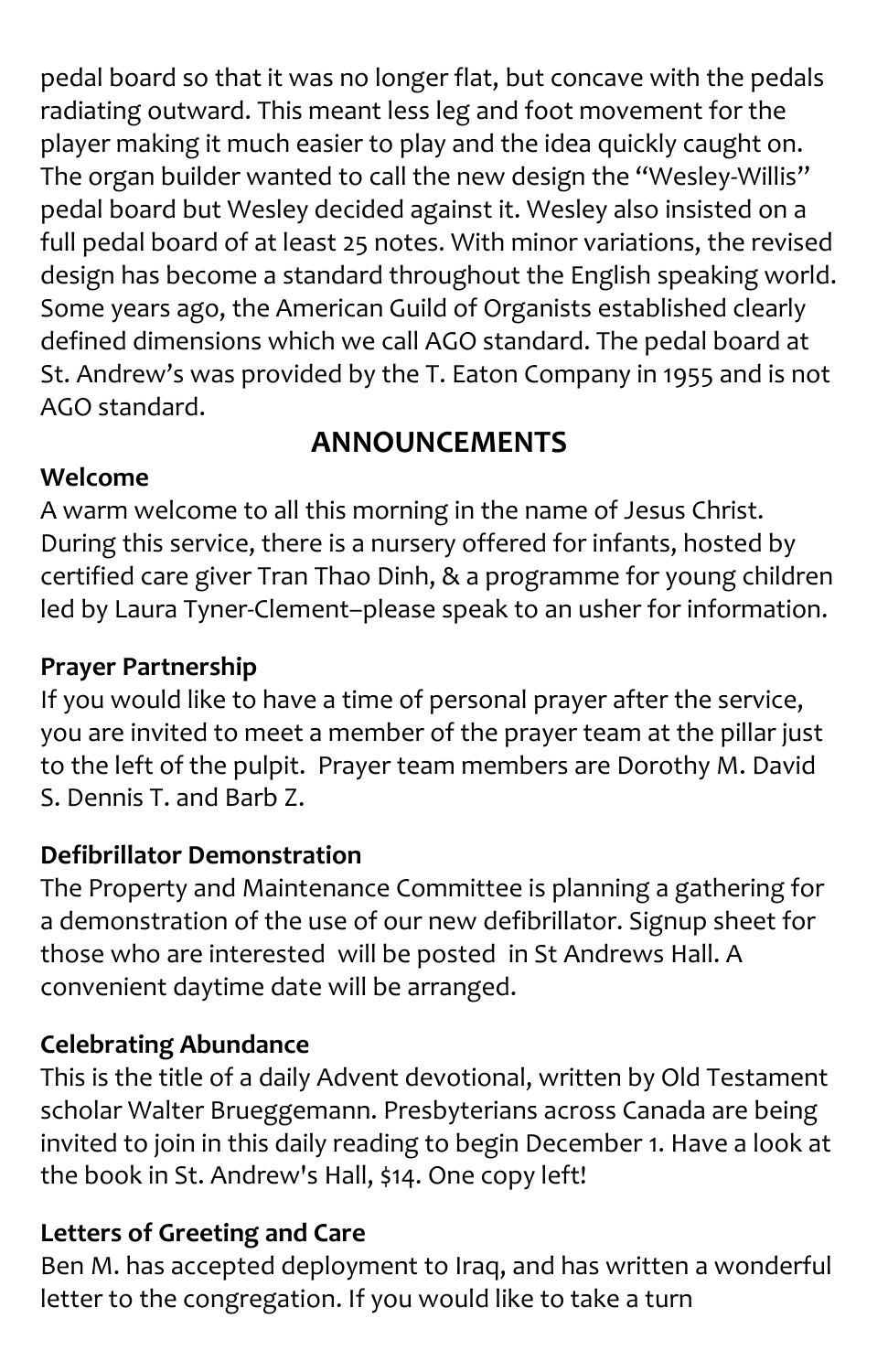as part of a letter-writing team, please speak to Andrew.

#### **Christmas Creches**

We are planning to offer a display of creches from around the world in St. Andrew's December 8. If you have one you might contribute, please speak to Phyllis Ann M. who is co-ordinating.

#### **Crafting and Conversation**

Friday December 13, 9:30 – 11:30 a.m. St. Andrew's Hall. The first gathering was a great success. Let's do it again! Bring a friend. Bring a craft or just join in the conversation. Speak to Marilyn T. for information.

#### **Gifts of Change**

Pick up this brochure at the church and support a project of hope and change in Canada or around the world –\$20 to feed a child in rural Romania, \$40 to provide parenting classes at an indigenous centre of ministry, \$50 for a chaplain to provide mats and food for a prisoner in Malawi.

#### **Gifts on the Christmas Tree**

"Freely you have received, freely give."

(Matthew 10:8) This Advent season, the Elders of St. Andrew's are suggesting that we support Home Base Housing, through whom we can reach out to many of the un-housed folk who frequent our downtown corner. Donations will be received starting the first Sunday of Advent, December 1. An ornament will be placed on the tree in the sanctuary to commemorate each gift. Let's fill the tree with ornaments!

#### **Mission Update**

The members of St. Andrew's have been faithfully supporting the following eleven missions this year: Camp Iawah, Home Base Housing, Mission Exposure Tours, Caribou House Churches, Edmonton Native Ministry, Equipping Leaders in the Middle East, PWS&D, Navigators, Presbyterian College Montreal, SAT 7 and Flora House. This generous sharing of gifts has allowed us to show the love of Christ to those with needs in our city, our country and our world.

Holy T., for The Mission Committee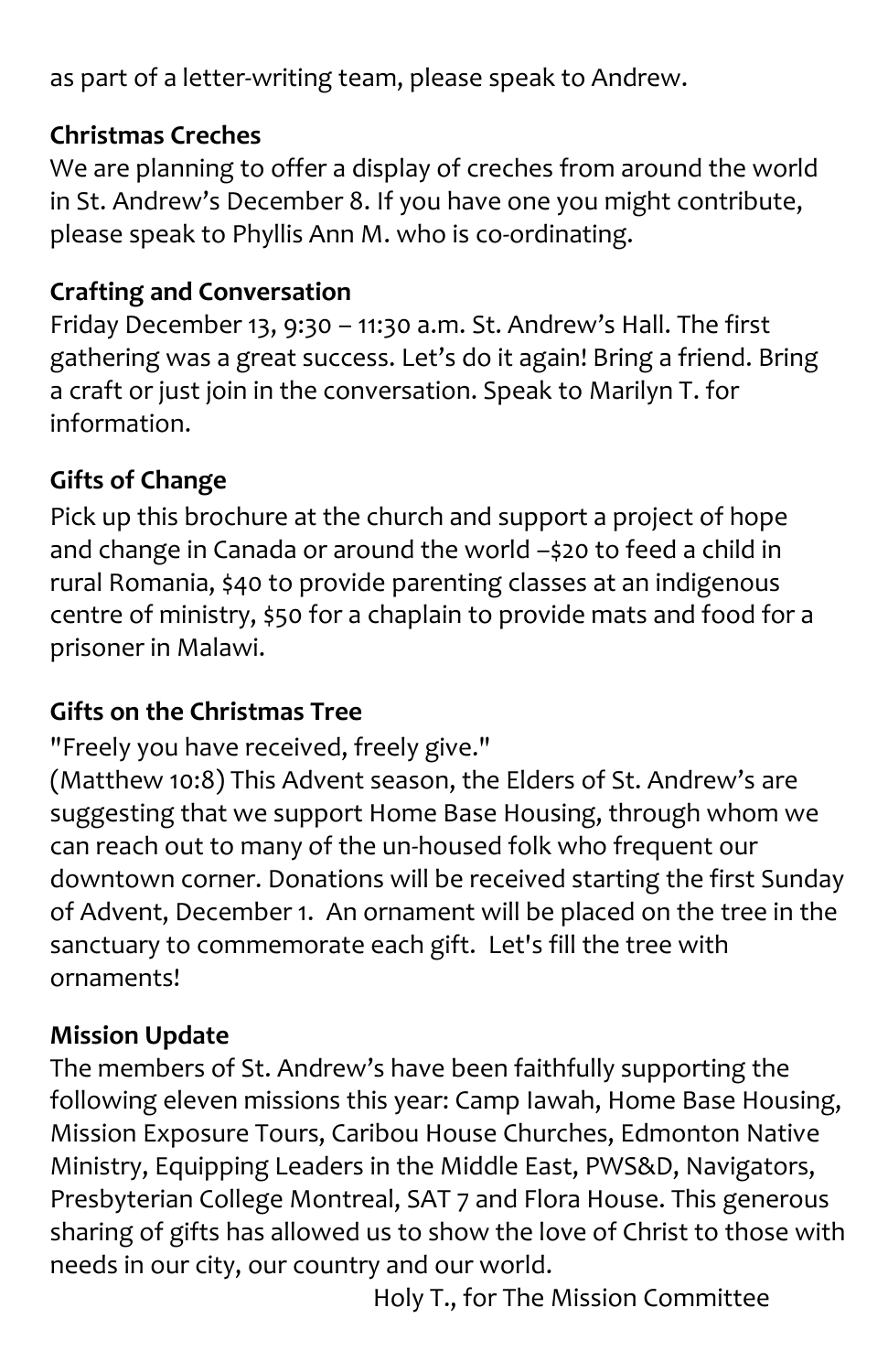**Ride Requested** A member of the congregation is wondering about receiving a ride on Sunday morning from the Gardiners and Bath Rd area. Please speak to Alberta for information.

### **ALSO**

#### **Candlelighting Ceremony**

Tomorrow December 2, 7 p.m. James Reid Funeral Home, 1900 John Counter Blvd. A quiet ceremony to honour your loved one and acknowledge your grief as you face an emotionally challenging season. All welcome. See poster for details and RSVP or speak to Nancy H.

#### **Christmas Portraits**

Thursday, Dec. 5th from 10 am to 4:30 pm. in St. Andrew's Hall. The Mess Studio Photography Group will be offering portraits - there is no cost for this but donations would be gratefully received. Festive props will be available! A 5X7 portrait will be available the following week. Images can also be sent to an email address for participants to print themselves.

#### **A Christmas Carol**

A Domino Theatre production that features Eva Barnes and Bill Morrow among others. 52 Church St. Tickets available from the Grand, \$20. Dec 5-7, 12-13 @ 7:30 p.m., Dec 14 @ 2 p.m.

**Offering Update Monthly Givings Budgeted Received November 30, 2019 by 3213,905.78** \$204,500.43 Amounts shown only represent the Offerings portion of the budget. As the congregation approved a budget that forecasts an overall deficit of \$16,373, meeting the Offerings portion of the budget may still result in a year-end deficit. **2020 offering envelopes are available this morning in St. Andrew's** 

**Hall.**

**Ushers This Morning**

**Dec 1** Elders **Dec 8** Elaine & Pat C. Christina M. Holly T.